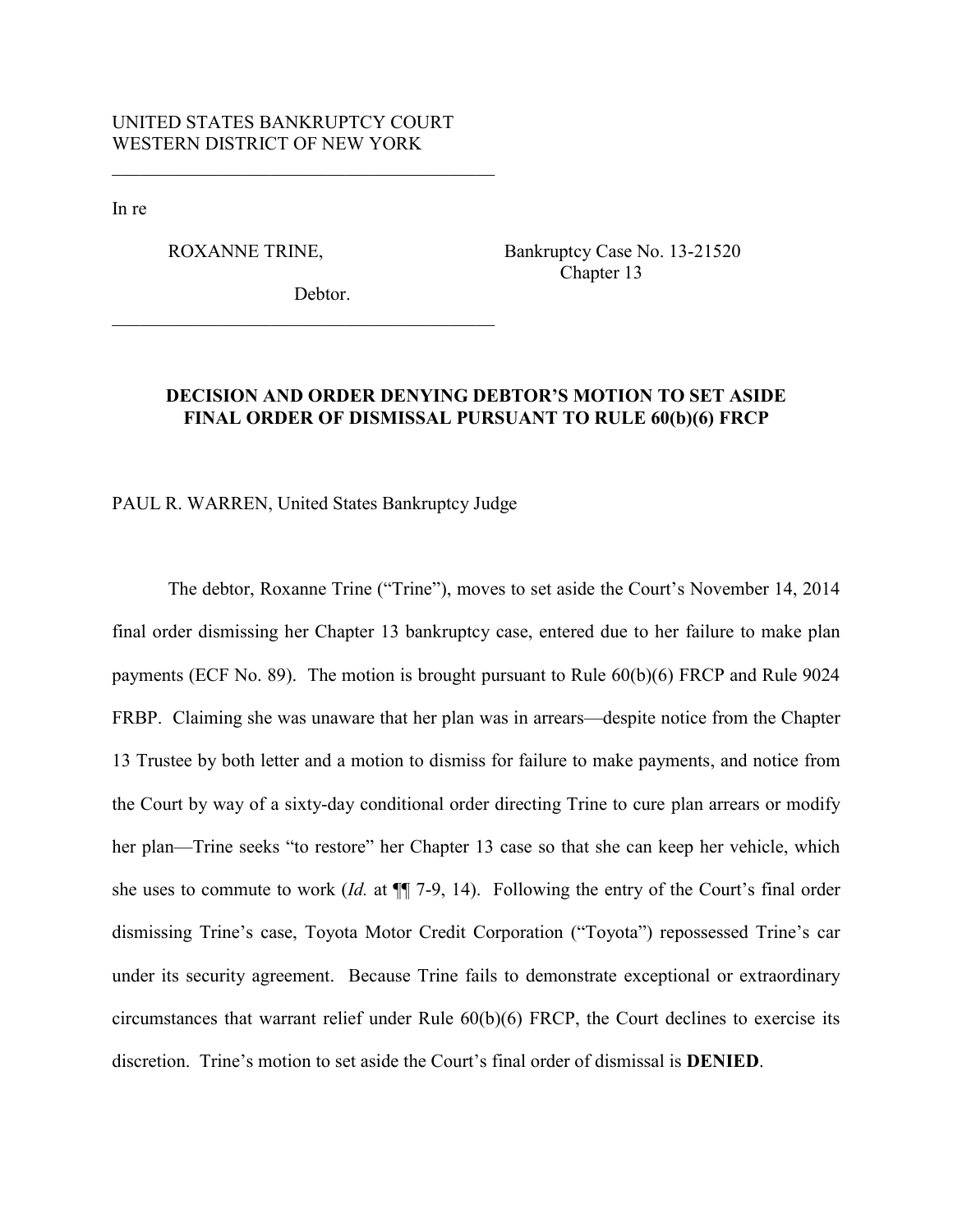**I.**

## **FACTS**

Trine filed for Chapter 13 bankruptcy relief on October 8, 2013 (ECF No. 1). Trine's Chapter 13 plan provided for bi-weekly payments of \$208.00, to be paid by Trine commencing on November 8, 2014 (ECF No. 15). On November 4, 2014, the Court issued a wage order directing Trine's employer to make payments to the Trustee in accordance with the Chapter 13 plan, but payments were not deducted from Trine's wages until February of 2014 (ECF No. 24; ECF No. 89 at ¶ 8). According to Trine's affidavit in support of her motion to set aside the Court's order of dismissal, Trine noticed that her employer had not begun to deduct plan payments in December of 2013 and notified her attorney, who sent a letter to her employer on January 2, 2014 (ECF No. 89 at ¶ 5 & Exhibit B). Although regular wage deduction payments were made by Trine's employer beginning in February of 2014, the plan payment arrears that had accrued in the interim—amounting to  $$3,016.03$ —were never cured (ECF No. 73 at  $\P$  5; ECF No. 89 at  $\P\P$  6-8).

The Court held a confirmation hearing on April 21, 2014, at which Trine appeared and the Chapter 13 Trustee recommended confirmation (ECF No. 61). The Court entered an order confirming the plan on May 16, 2014 (ECF No. 66). The confirmed plan required that Trine make monthly payments to Toyota, through the Chapter 13 Trustee, beginning thirty days after filing the Chapter 13 petition (ECF No. 15 at 1, 3). Two days prior to the entry of the order confirming the plan, the Chapter 13 Trustee sent a letter to Trine—with a copy to her attorney informing her of the plan payment default and directing her to bring payments current or contact her attorney to modify the plan (ECF No. 62). The Chapter 13 Trustee's letter warned that if Trine failed to respond within ten days, a motion to dismiss would follow (*Id.*). Trine did not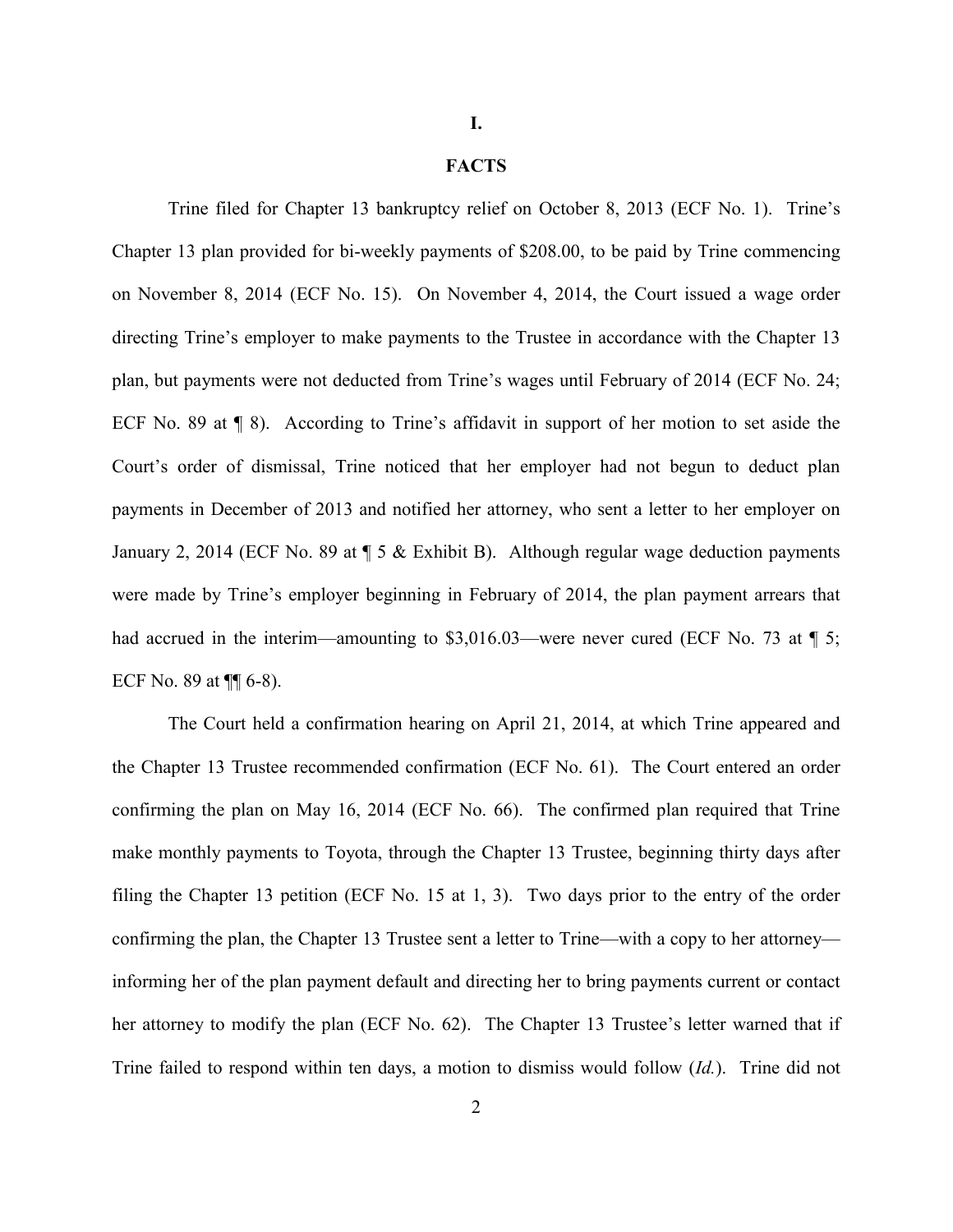respond to the letter, and the Chapter 13 Trustee filed a motion to dismiss for failure to make plan payments on May 28, 2014, served on both Trine and her attorney (ECF No. 73). The motion to dismiss was heard on July 7, 2014, at which time counsel for the Chapter 13 Trustee requested an adjournment to discuss the terms of a conditional order to permit Trine an opportunity to cure the plan payment default. At the August 18, 2014 adjourned hearing on the motion to dismiss, the Chapter 13 Trustee stated on the record that he had been in contact with Trine's attorney, who informed the Chapter 13 Trustee that he was unsuccessful in reaching Trine after several phone calls (ECF No. 77). Neither Trine nor her attorney appeared or filed papers in opposition to the motion to dismiss. The Court conditionally granted the Chapter 13 Trustee's motion to dismiss, by conditional order entered on September 4, 2014—the condition being Trine's cure of the default or filing a motion to modify the plan by October 17, 2014 (ECF No. 79). The Chapter 13 Trustee filed a notice of failure to comply with the conditional dismissal order on October 27, 2014 (ECF No. 82). No response or motion was filed by Trine to the Chapter 13 Trustee's notice. The default in plan payment was never cured. The final order dismissing the case was entered on November 17, 2014 (ECF No. 84).

On December 29, 2014, Trine filed the motion now before the Court, seeking to set aside the Court's final order, pursuant to Rule 60(b)(6) FRCP, incorporated by Rule 9024 FRBP (ECF No. 89). At the initial hearing on the motion on January 8, 2015, Trine's attorney noted that Toyota had repossessed Trine's vehicle after entry of the final order of dismissal. Counsel indicated that the motion was primarily brought in an attempt to force Toyota to return the car. The Court continued the hearing until January 15, 2015, to afford counsel an opportunity to contact Toyota, to attempt to reach a consensual resolution. Counsel to Trine instead submitted a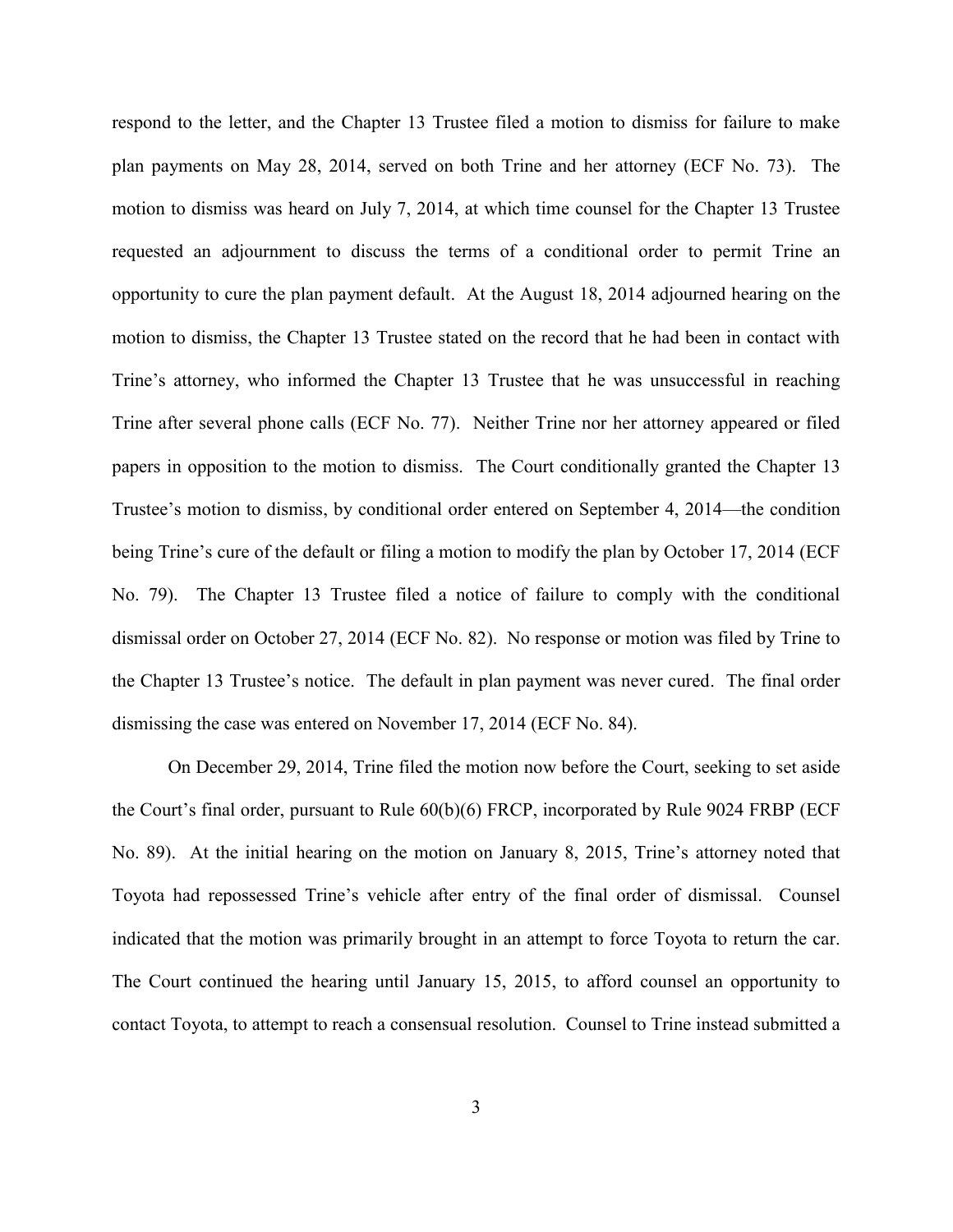supplemental memorandum on January 12, 2015, and the final hearing on the motion was held on January 15, 2015 (ECF Nos. 95, 96).

# **II.**

## **ARGUMENTS OF THE PARTIES**

In support of her motion to set aside the Court's final order of dismissal, Trine submits an affidavit explaining that, at the time of the confirmation hearing in April of 2014, plan payments were then being deducted from her wages, "and I assumed I was Ok at that time because the plan payments had begun. I did not have a complete understanding of how the payments were supposed to be paid and I assumed that when my plan was confirmed that the plan payments that had begun took care of any plan payments that were not deducted from my paycheck and that I did not send myself" (ECF No. 89 at ¶ 6). Trine's affidavit makes no mention of the Chapter 13 Trustee's May 14, 2014 letter and May 28, 2014 motion to dismiss filed shortly after confirmation—or the notice advising her of the hearing on the motion on July 7, 2014 and the adjourned hearing of August 18, 2014 and the Court's subsequent notice of the entry of the conditional order of dismissal. Rather, the affidavit states generally that Trine did not contact her attorney during the summer of 2014 "because I assumed that I was Ok since deductions were being made from my paycheck" (*Id.* at ¶ 9).

The Chapter 13 Trustee opposes Trine's motion, arguing that the motion fails to state adequate grounds to vacate the Court's final order under Rule 60(b)(6) FRCP (ECF No. 93).

#### **III.**

### **CONCLUSIONS OF LAW**

The seemingly benign language of Rule 60(b)(6) FRCP—"any other reason that justifies relief"—does not provide the easy procedural do-over frequently envisioned by litigants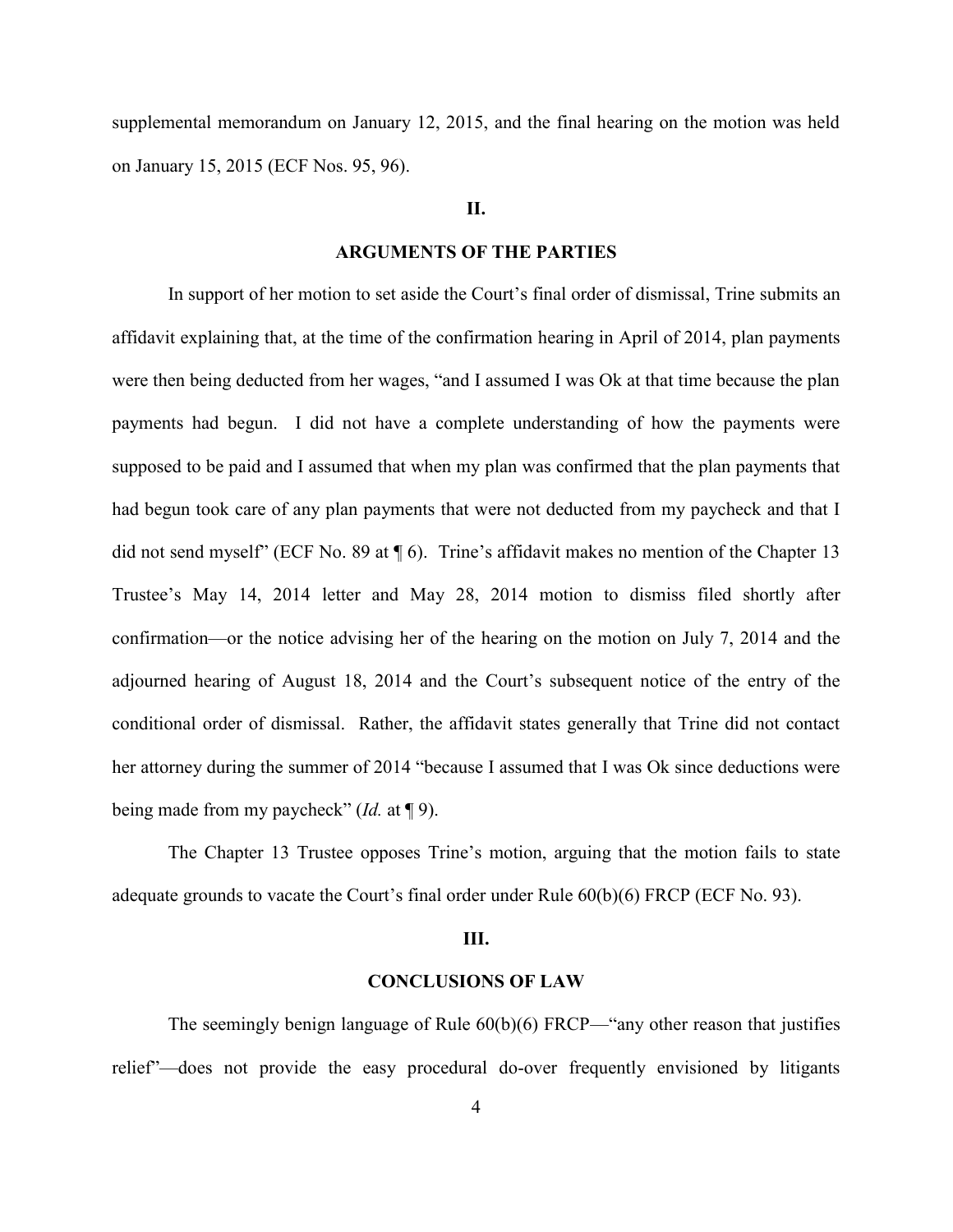appearing before this Court. Under the "catch-all" provision of Rule 60(b)(6) FRCP, Trine "must demonstrate the existence of *extraordinary circumstances* that justify relief and that no grounds under Rule 60(b)(1)-(5) exist." *Livecchi v. Gordon*, No. 11-02027, 2014 Bankr. LEXIS 4993, at \*14-15 (Bankr. W.D.N.Y. Dec. 11, 2014) (emphasis added); 12 *Moore's Federal Practice* §§ 60.48[1], 60.48[3][a] (Matthew Bender 3d ed.). The rule is "properly invoked where there are extraordinary circumstances or where the judgment may work an extreme and undue hardship." *Laws v. Croft*, No. 05-CV-6402CJS, 2009 U.S. Dist. LEXIS 7647, at \*3 (W.D.N.Y. Jan. 29, 2009) (Siragusa, J.) (citing *Deweerth v. Baldinger*, 38 F.3d 1266, 1272 (2d Cir. 1994)); *see also In re BDC 56 LLC*, 330 F.3d 111, 116, 123 (2d Cir. 2003) (citing the "extraordinary circumstances" standard), *abrogated on other grounds by In re Zarnel*, 619 F.3d 156 (2d Cir. 2010); *Emergency Beacon Corp. v. Barr*, 666 F.2d 754, 759 (2d Cir. 1981) (same). "In the vast majority of the cases finding that extraordinary circumstances do exist so as to justify relief, the movant is completely without fault for [the] predicament; that is, the movant was almost unable to take any steps that would have prevented the judgment from which relief is sought." 12 *Moore's Federal Practice* §§ 60.48[3][b] (Matthew Bender 3d ed.). *Compare Klapprott v. United States*, 335 U.S. 601, 604-09 (1949) (reversing the denial of a Rule 60(b)(6) motion where movant defaulted because circumstances made it virtually impossible for him to defend himself), *with Ackermann v. United States*, 340 U.S. 193, 195-97 (1950) (affirming the denial of a Rule 60(b)(6) motion where movant was largely at fault for his predicament in choosing not to appeal). Faced with a Rule  $60(b)(6)$  motion, the Court must attempt to balance the "ends of justice" with the preservation of the finality of judgments. *Nemaizer v. Baker*, 793 F.2d 58, 62 (2d Cir. 1986).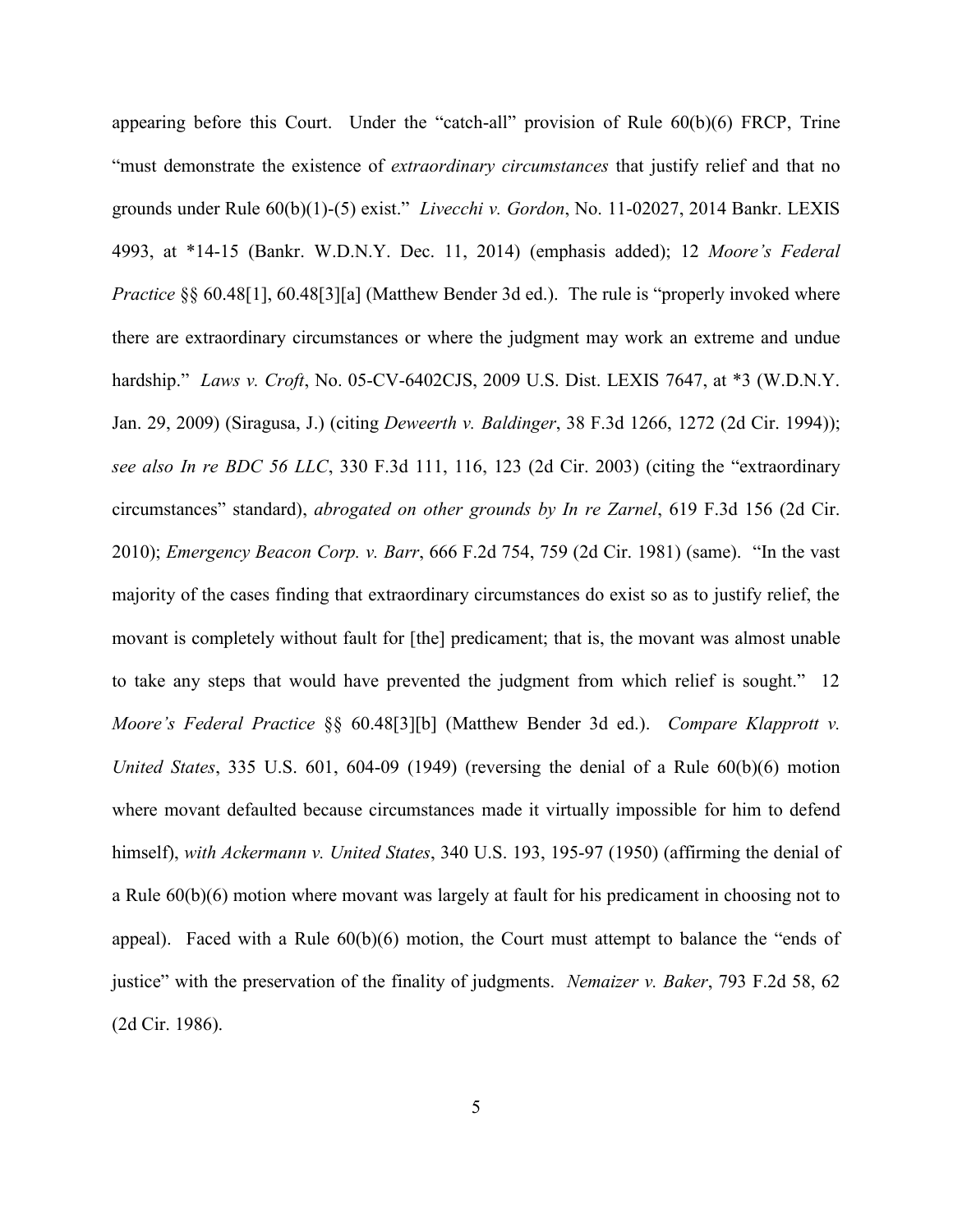It is well settled that ignorance of the law or the failure to appreciate the legal significance of a court order does not amount to an extraordinary circumstance to justify Rule 60(b)(6) FRCP relief. *See PRC Harris, Inc. v. Boeing Co.*, 700 F.2d 894, 897-98 (2d Cir. 1983) (finding that the movant's failure to understand the implications of Rule 41(b) FRCP did not present an "extraordinary circumstance" that would justify relief under Rule 60(b)); 12 *Moore's Federal Practice* § 60.48[3][c]. Where the movant's own misconduct or action—or in this case, inaction—causes the final order to be entered, Rule 60(b)(6) should not be used as grounds to revisit the Court's prior judgment. *See* 12 *Moore's Federal Practice* § 60.48[3][c]. In an earlier case with facts much like those in this case, the District Court for the Western District of New York held that a debtor appealing the bankruptcy court's denial of Rule  $60(b)(6)$  relief following entry of a final order of dismissal—after several opportunities to cure plan payment arrears, including the Chapter 13 Trustee's motion to dismiss and the bankruptcy court's entry a conditional order of dismissal—did not present "exceptional circumstances" warranting relief.<sup>1</sup> *See Messerschmitt v. Reiber*, No. 940CV0658L, 1995 WL 17137425, at \*3 (W.D.N.Y. May 5,

 $\frac{1}{1}$ Trine's motion is framed as a motion to set aside the Court's order of dismissal under Rule 60(b)(6) FRCP. In comparison, the Court has encountered a number of recent motions requesting "reinstatement" of dismissed Chapter 13 cases. Neither the Bankruptcy Code nor the Federal Rules of Bankruptcy Procedure provide a mechanism for the "reinstatement" of a dismissed bankruptcy case. A motion to reinstate is treated as a motion to vacate the order of dismissal, governed by Rule 60(b) FRCP and Rule 9024 FRBP. *See In re Lampman*, 494 B.R. 218, 222 (Bankr. M.D. Pa. 2013); *In re Cole*, 382 B.R. 20, 24-25 (Bankr. E.D.N.Y. 2008); *In re Rudolph*, No. 91-22026, at 2 (Bankr. W.D.N.Y. 1993) (Ninfo, J.). Counsel seeking to vacate an order dismissing a bankruptcy case must be mindful that "[t]he remedy provided by Rule 60(b) is extraordinary and special circumstances must justify granting relief under it." *Lampman*, 494 B.R. at 222 (citations omitted). Given the heavy burden imposed on the party seeking relief under Rule 60(b) FRCP, debtors' counsel must impress upon their clients the serious consequences that will result from defaulting in plan payments, including dismissal.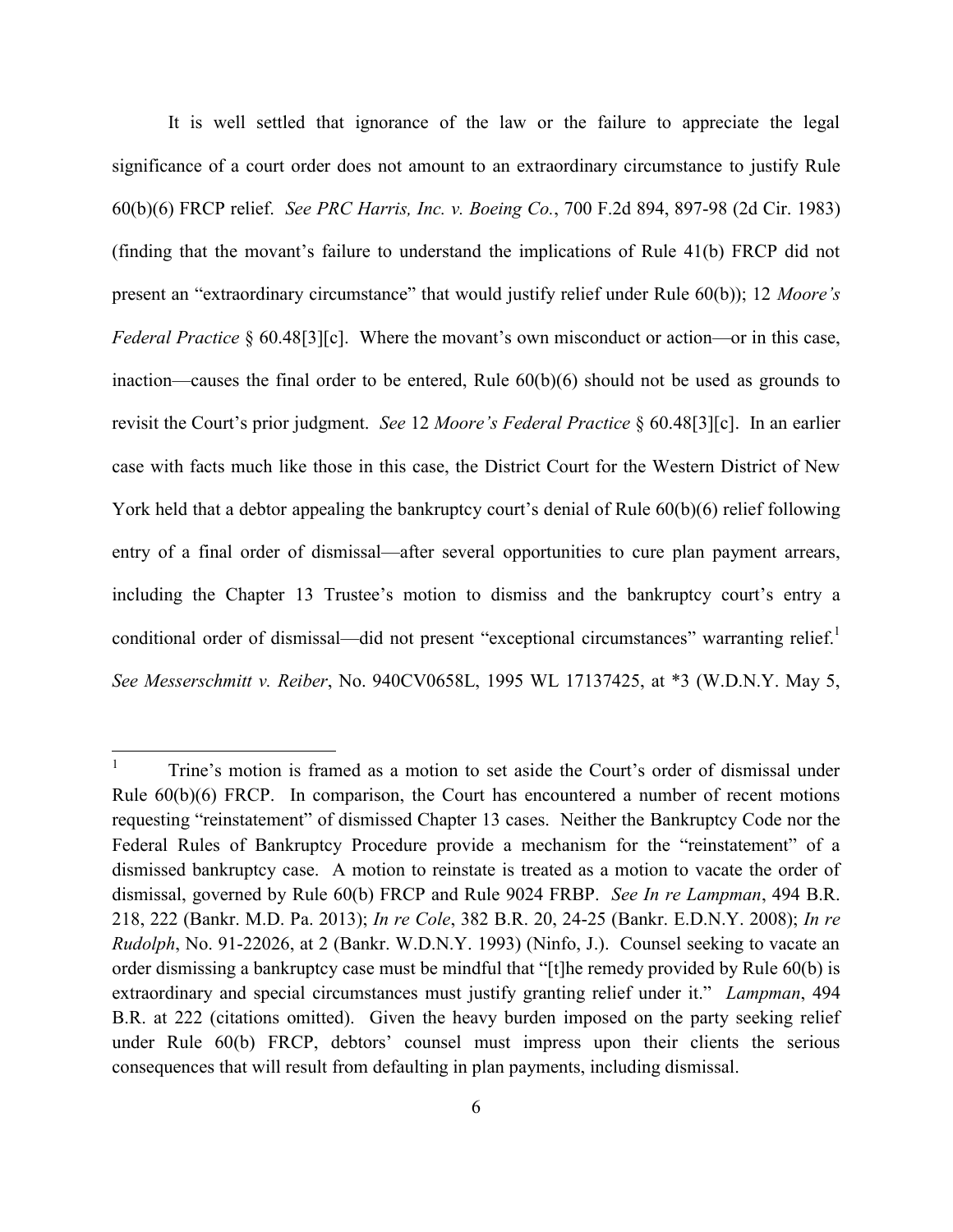1995) (Larimer, J.) (affirming the bankruptcy court's refusal to exercise its discretion and its denial of a Rule 60(b) motion).

Based on the record, the Court finds that Trine has not demonstrated any exceptional or extraordinary circumstances that would justify the exercise of discretion by the Court to vacate its final order of dismissal, as is necessary for relief under Rule 60(b)(6) FRCP. The contention that Trine was not aware that the plan arrears remained owing, because payments were eventually deducted from her wages beginning in February of 2014, is not credible. Trine was provided with many forms of communication endeavoring to inform her that the default had not been cured and of the need to take action before dismissal of the case, including: the Chapter 13 Trustee's demand letter, the subsequent motion to dismiss, the initial hearing before the Court on the motion to dismiss, followed by an adjourned hearing to afford Trine additional time to cure her plan payment default, and the Court's entry of a conditional order of dismissal affording Trine a further opportunity to cure her default in payment (ECF Nos. 62, 73, 77, 79). *See Messerschmitt*, 1995 WL 17137425, at \*3. During the five months that the Chapter 13 Trustee's motion to dismiss remained pending, Trine did not respond to the motion, attempt to cure the default, or respond to her attorney to address the payment default or to file a motion seeking to modify the Chapter 13 plan. Trine's own inaction prompted the Court's final order of dismissal, and thus, she is ultimately at fault for her predicament. *See* 12 *Moore's Federal Practice* § 60.48[3][b] (Matthew Bender 3d ed.). Rule 60(b)(6) FRCP cannot now be used to rescue Trine from the consequences of her inaction. *See Klapprott*, 335 U.S. at 604-09; *Ackermann*, 340 U.S. at 195-97. Furthermore, the interest in preserving the finality of the Court's dismissal order is particularly strong here, where Toyota relied on that final order to exercise its rights as a secured creditor under New York law to repossess Trine's car. *See Liljeberg v. Health Servs. Acquisition*